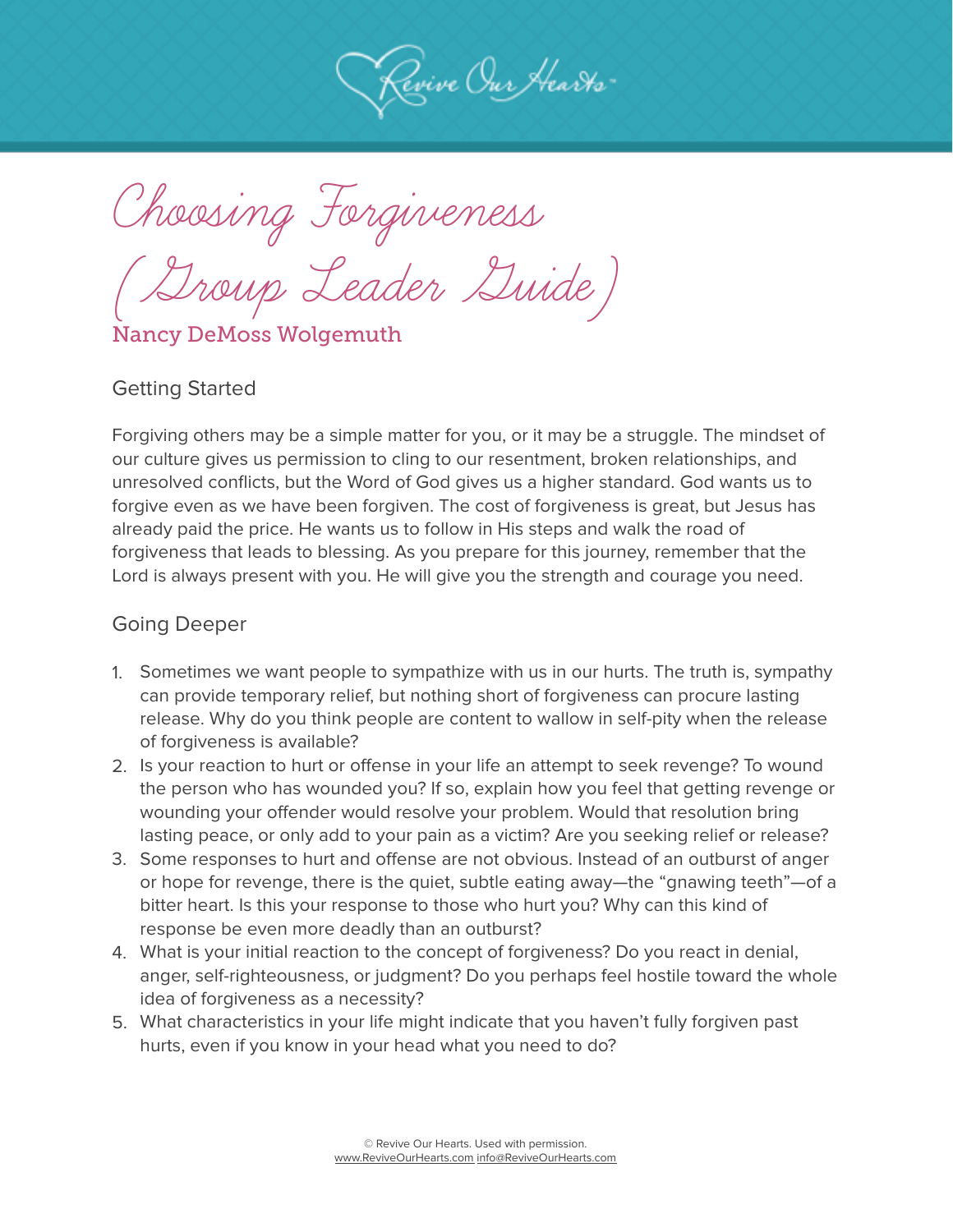#### For Next Time

Your heavenly Father wants you to explore the truth of "obtaining the grace of God" (Hebrews 12:15) to forgive fully. God's grace is always available to us, but we can miss its power in our relationships if we are not careful. It may take considerable courage to examine your heart, but God will help you reflect on any areas where you are not, at this point, willing to count the cost to forgive others. Consider whether you are trying to forgive in your own power, or need to learn how to lean on the wonderful grace of God. He wants to free, encourage, and heal your heart. Will you let Him?

#### Grace Note

Don't be afraid to face the pain in your heart. Before healing can come, you must face the fact that you've been hurt. Although James 5:15-16 is often quoted in reference to physical healing, it also applies to the soul-sickness caused by the sin of unforgiveness. If you are able to share your struggle to forgive—to not only be honest before the Lord, but also transparent with a mature, caring, and praying Christian friend—God will begin to heal your heart.

## Chapter One: Walking Wounded

#### Getting Started

"Forgiveness is easy!" That is the statement of someone who has never been hurt. Most people can think of at least one person they struggle to forgive. The pain is too deep, and the hurt too tender. Christians are no exception. The painful reality is that offenses will come—they are part of the fabric of our fallen world (John 16:33). But we can choose to respond to offenses biblically. We can choose to forgive.

#### Since Last Time

Your assignment last time was to examine your heart and ask God to help you reflect on any areas where you have not been willing to count the cost to forgive others. What did you discover? Spend a few minutes sharing what God has shown you since your last meeting.

#### Going Deeper

1. Does the pain of your hurt or offense seem so great and personal that you find it difficult to share with others? What is holding you back from sharing? Perhaps you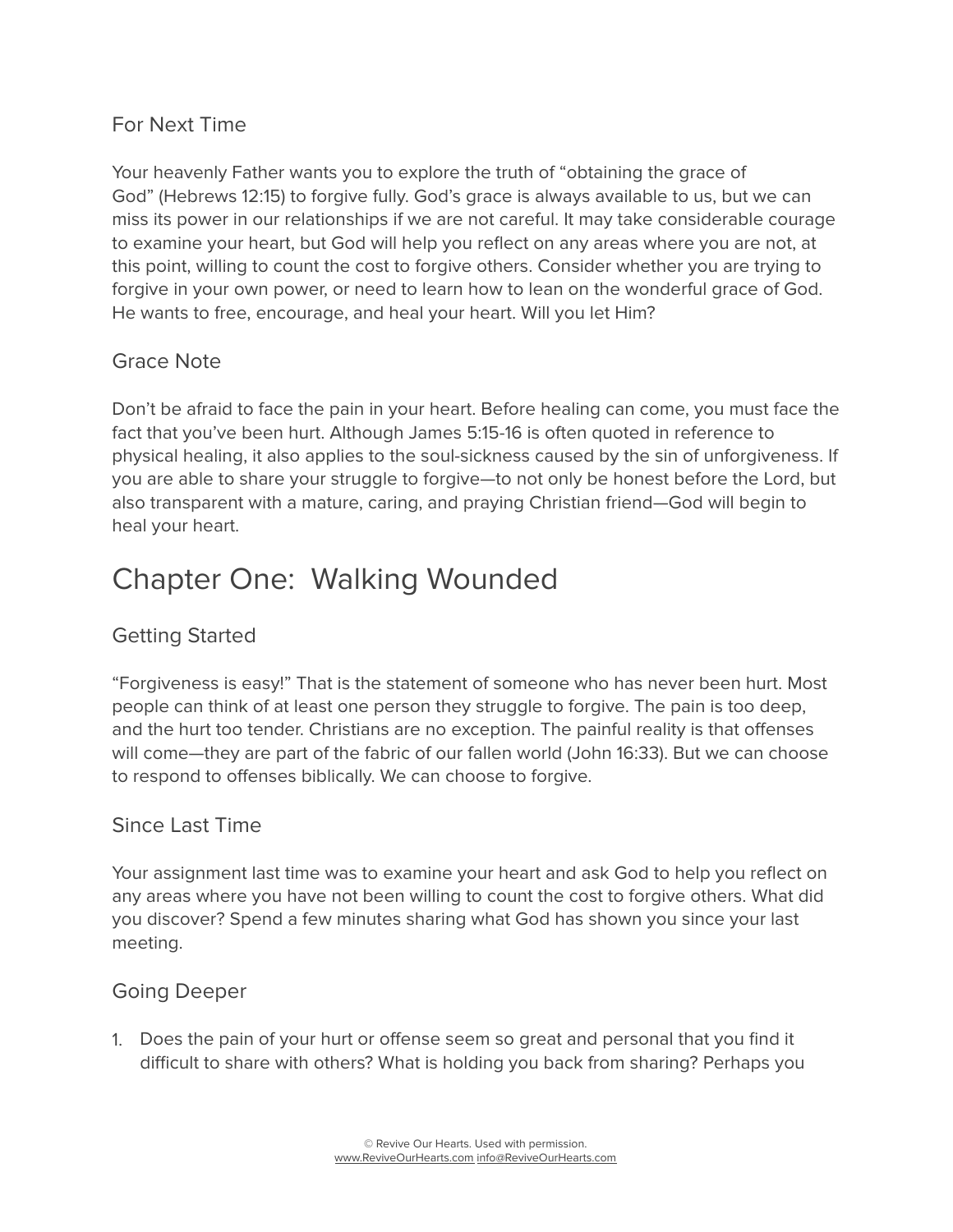have opened up to share your hurts, and people did not react as you expected. Do you feel like no one understands or can relate to your pain?

- 2. How does our unwillingness to forgive make us victims? How does a "victim mentality" affect our ability to respond to circumstances? How has hurt changed you from who you were before those hurtful events occurred? List ways that your offender is still affecting your life.
- 3. How does the hate of unforgiveness compare to drinking poison and hoping someone else will die? What is the source of that "poison"?
- 4. Why does "debt collecting" lead to resentment and bitterness? What are some end results of living as a debt collector? Do you see yourself as a debt collector? Carefully read through Matthew 18:21-35, and prayerfully ask the Lord to speak to you through this passage about any debts that you may be holding over the offender's head.
- 5. Are there any people who have so deeply wounded or offended you that you feel it may be impossible to forgive them? If so, describe what goes on in your heart emotionally (or in your body physically) when you hear their names, know that you may run into them, or have to be in the same room with them.
- 6. How should a Christian deal with recurring offenses, especially those that open up old wounds?
- 7. How might unforgiveness affect our prayers? (See Mark 11:25.)

#### On Your Own

Picture the person who has caused you the most hurt or the person who has greatly offended you. Imagine forgiving that person, and write down what that would look like. If you struggle with this exercise, imagine that your circumstance happened to a friend. What would forgiveness look like if your friend forgave his or her offender?

#### Closing Prayer

Write out John 8:32, and then write a brief prayer to God. Tell Him your desire for freedom from the bondage of unforgiveness. Or if you feel at this point that you do not want to forgive your offender, admit your feeling to the Lord. He wants to work a miracle of grace in your life.

# Chapter Two: What Happens When We Refuse

## Getting Started

As you worked through the "On Your Own" section in the last lesson, what were your thoughts? Was it difficult to imagine forgiving your offender? Did it feel impossible? Were you surprised that God helped you to imagine the blessing of forgiveness? Or did you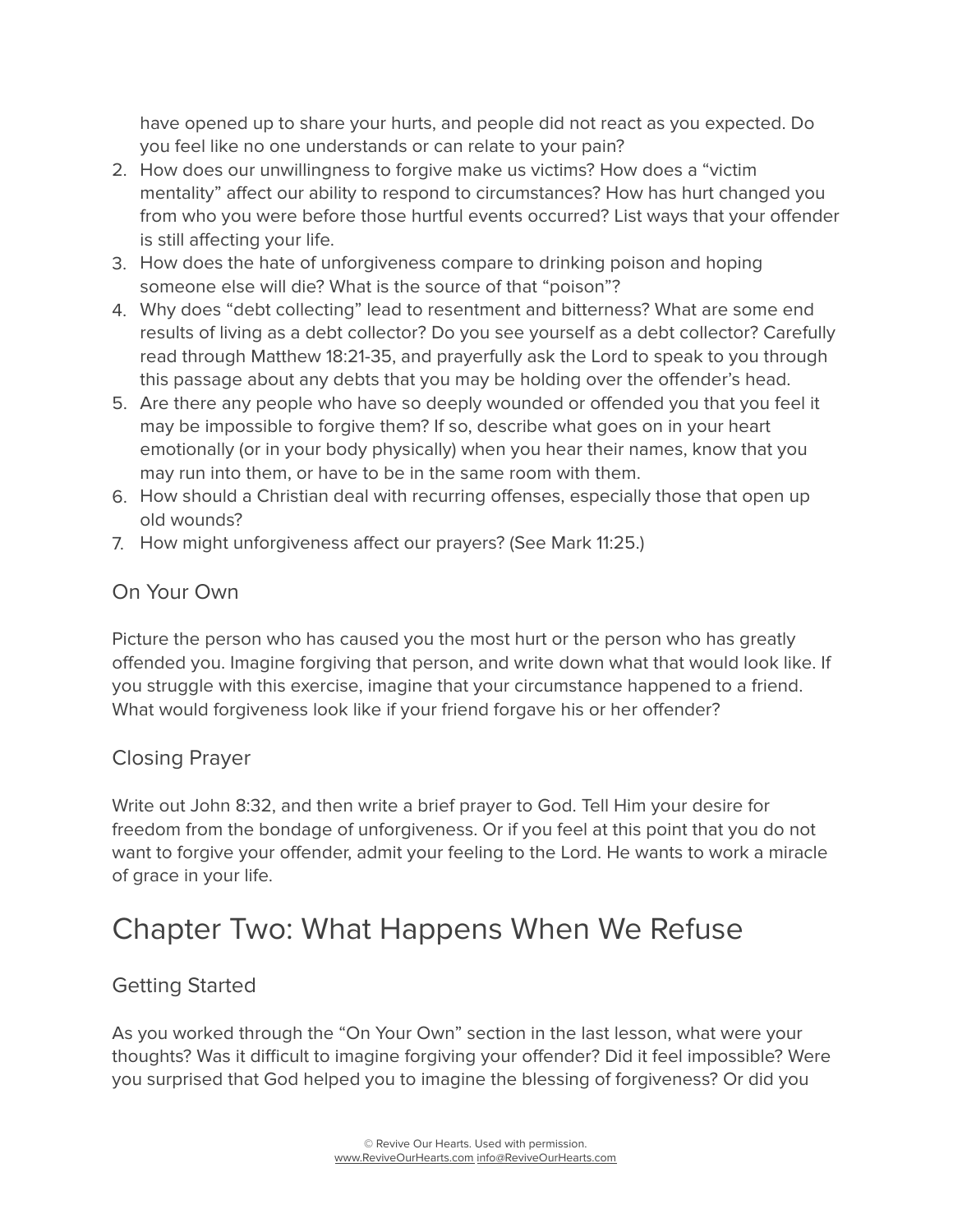feel rebellion arise in your heart—that you did not want even to imagine forgiving that person? Forgiveness involves some powerful emotions, but it's really about a choice!

### Going Deeper

- 1. What is the evidence that bitterness has put down roots in your life? What are some reactions that might be expressions of that bitterness? (See Ephesians 4:31.)
- 2. Is it possible that the pain caused by your offender(s) might have created a warped or twisted perspective in your life about certain issues? For example, do you fear a similar hurt happening again, and then that fear affects your relationships? Is your view of the offender an accurate one? Have you become overly sensitive because of your pain? List some of the ways your perspective may have been affected.
- 3. In the parable in Matthew 18, we discover that when we refuse to forgive, we set ourselves up to be turned over to tormentors (verse 34). Have you ever felt tormented by the results of unforgiveness? Describe what that torment looks like in your life.
- 4. Responding in bitterness can affect our bodies physically. Sometimes bitterness only shows on our faces. Sometimes it plays a part in development of chronic illnesses. Can you think of any physical symptoms in your own life that may be a result of holding on to hurts?
- 5. Why does unforgiveness tend to open the door for Satan to affect our lives? Describe any evidence of ways that Satan may have gained a foothold (or advantage) in your life because of issues of unforgiveness.
- 6. Define these terms in your own words (or review the definitions found in this chapter): bitterness, wrath, slander, and malice. Can you see any evidence of these responses in your life?
- 7. Bitterness in the marriage relationship can be especially painful and damaging. Paul instructs husbands not to be bitter or harsh with their wives (Colossians 3:19), but how might wives also express bitterness toward their husbands?
- 8. For Next Time
- 9. Sometimes our lack of forgiveness spills over to affect others who may not even be involved in the original offense. Hebrews 12:15 says many may be defiled by our unplucked roots of bitterness. This week, rewrite this verse in your own words. Reflect on how your responses to hurtful situations and offenses may have affected your spouse, children, other family members, friends, or church family.

#### Grace Note

The choice to forgive sometimes plunges us into the school of discipline. God uses the hurts and offenses of others as a tool to shape our character and show us our need to walk more closely with Him. The discipline of forgiveness makes us more like Christ, and it is for our good (Hebrews 12:10). As you continue to work through this study, watch for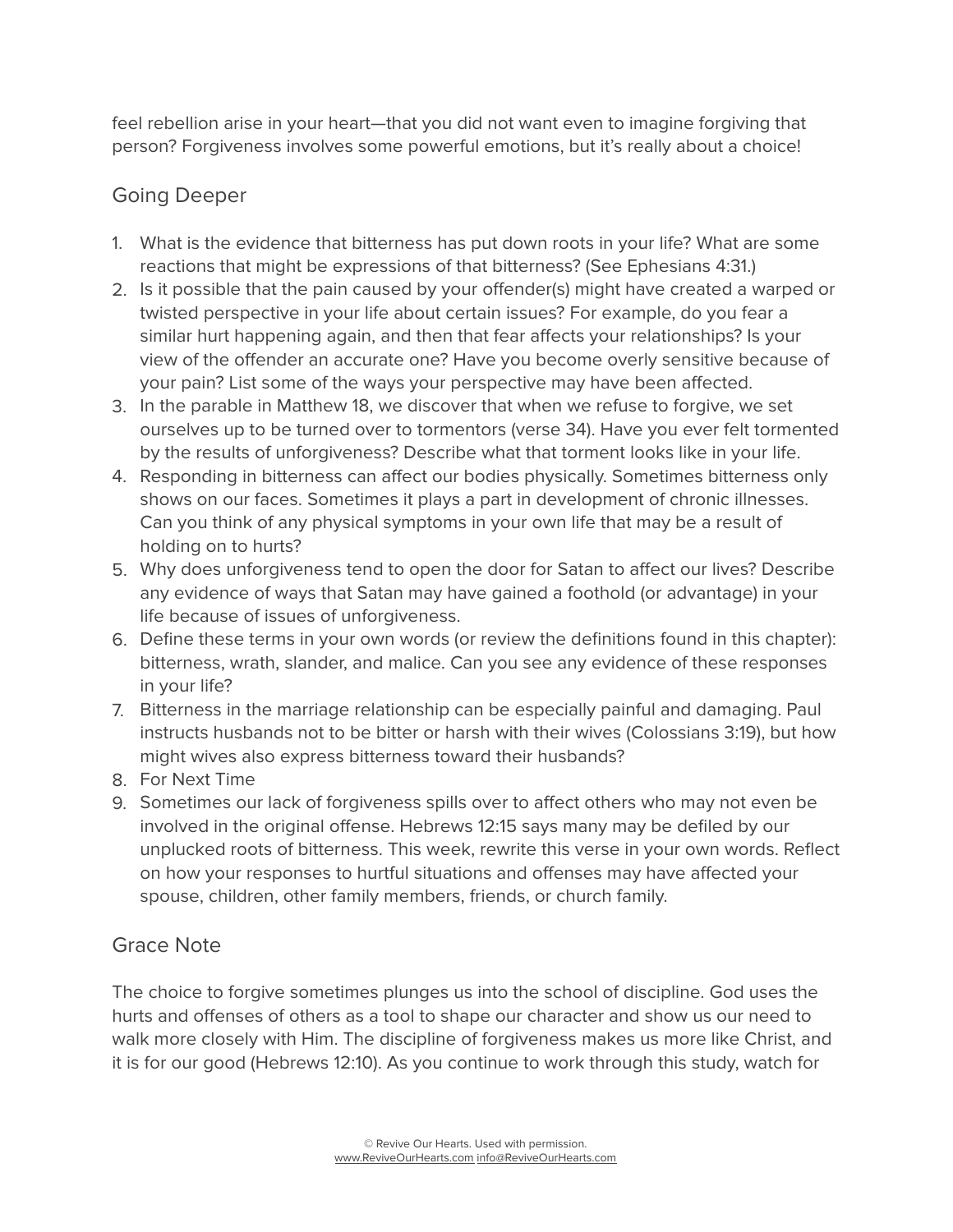ways that God might want to transform your life through the power of forgiveness. Be alert to the process of God's discipline in your life.

## Chapter Three: The Promise of Forgiveness

## Getting Started

One of the greatest benefits of forgiveness is changed relationships. In last week's section "For Next Time," you were asked to reflect on how any sinful, unforgiving responses to hurtful situations and offenses may have affected others in your life. This week, as we learned how to delete the record of others' offenses, we have the opportunity to take a huge step toward strong, loving relationships that honor the Lord. God promised to remove our transgressions from us, and we can follow His example, extending to others the forgiveness we have in Christ.

- 1. What are some of the promises God gives us about His forgiveness? List some words that describe God's forgiveness toward us.
- 2. Whenever we withhold forgiveness, we are saying that we deserve to hold on to the sin debt of our offender. God offered His forgiveness to your offender in the same act of offering forgiveness to you. If you do not also offer forgiveness—as God has—are you saying that you deserve something more from your offender than what God's act of grace has covered?
- 3. Do you have to feel like forgiving (an emotional response) in order to forgive, or is it a choice of the will? What are you gaining by choosing to hold on to unforgiveness? What are you losing by that choice?
- 4. Rewrite Colossians 3:12-13 by inserting your name in the first blank provided, and your offender's name in the remaining three blanks: "So, as those who have been chosen of God, holy and beloved \_\_\_\_\_\_\_\_\_\_\_\_\_\_\_\_, put on a heart of compassion, kindness, humility, gentleness and patience; bearing with \_\_\_\_\_\_\_\_\_\_\_\_\_\_\_\_\_\_\_\_\_, and forgiving \_\_\_\_\_\_\_\_\_\_\_\_\_\_, whoever has a complaint against anyone; just as the Lord forgave you, so also should you forgive \_\_\_\_\_\_\_\_\_\_\_\_\_\_\_."
- 5. From the illustration about Lorna in this chapter, list the blessings that she would never have experienced if she had not chosen forgiveness.
- 6. What does Joseph's question to his offenders in Genesis 50:19 mean? Whose place are you attempting to fill when you are unwilling to forgive?
- 7. Giving Thanks
- 8. Think about all the ways that God, in His abundant grace and mercy, has deleted your own sin. Thank Him for that!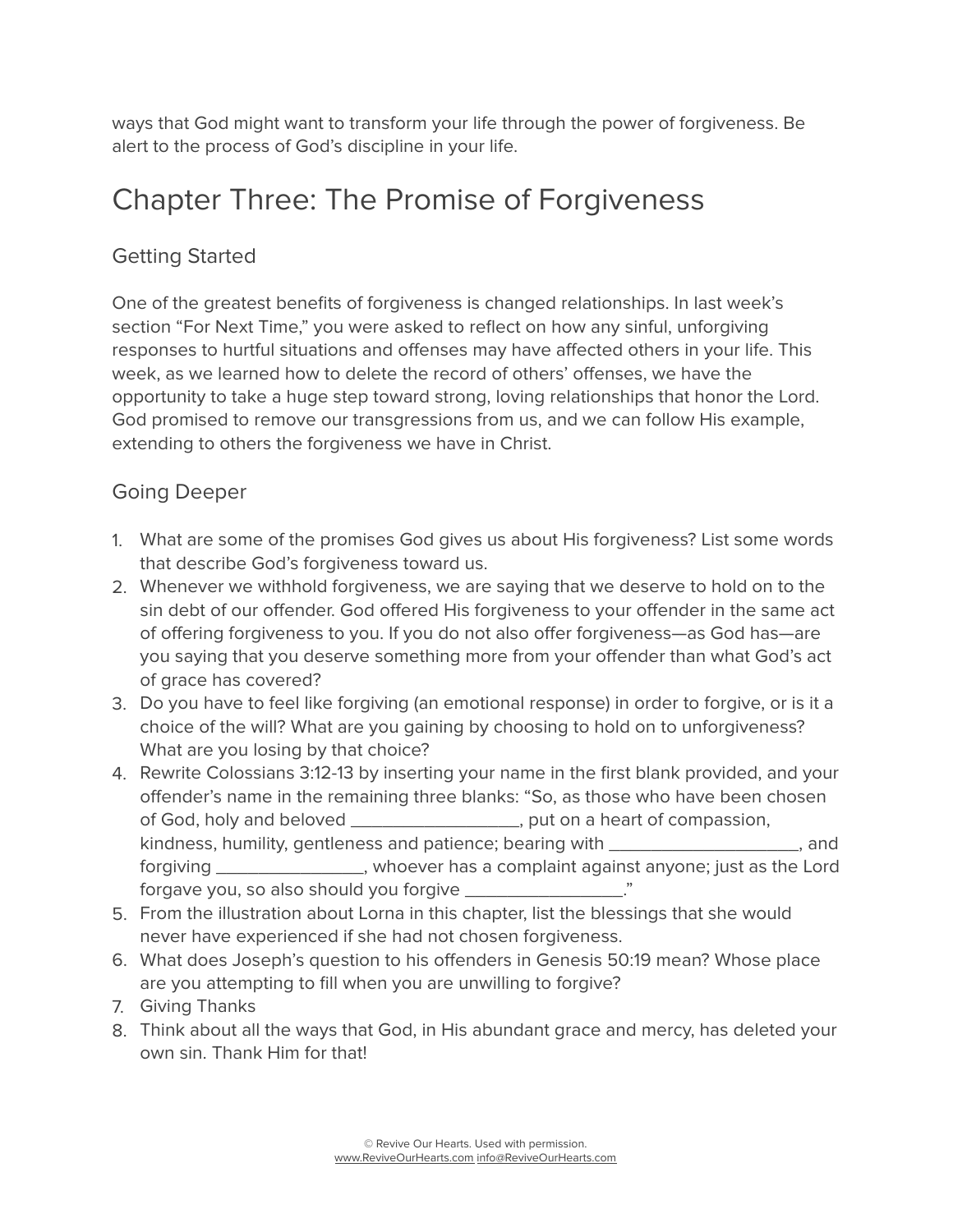## Grace Note

Perhaps you have fears about forgiving someone. Maybe you fear that, by forgiving, you are in some way negating the seriousness of the offense. Or maybe you fear that justice will never be brought to your offender. Romans 12:17-21 is the framework for overcoming evil, and verse 19 reminds us that vengeance belongs to God alone. Your fears may be understandable from a human perspective, but forgiving isn't a matter of conquering our fears; it's a matter of faith. It's a matter of trusting God to do what is right. We place our fears—in fact, all of our emotions about our hurt and pain—into God's capable hands. Then we are free to move past the offense and see the offender through God's eyes.

# Chapter Four: Forgiving for Jesus' Sake

## Getting Started

In the "Grace Note" from the last lesson, we were reminded that when we cannot forgive, we can hand our pain over to our heavenly Father. We can be assured that He—the God who knows all things and works all things according to His will—will deal with our offender. But there's another motivation for us to learn to forgive. Forgiveness is at the foundation of Christ's suffering and death on the cross. As we gain a greater understanding of how God has forgiven us, we will better know how to forgive others. There is no better picture to the world of the great grace of God.

- 1. Shame prevents us from enjoying intimacy with God, but God's forgiveness covers our shame with the blood of Jesus. Is there anything in your life that you have hidden or are so ashamed of that you've been unwilling to acknowledge it and receive God's forgiveness? Why do you feel that God can't forgive you?
- 2. Read Ephesians 1:7 and 2:14. According to these verses, how did God forgive you, and what was the cost? Did you deserve His forgiveness? With that in mind, is it right for you to withhold forgiveness from anyone? Are you placing your offender's debt against you at a higher level of value than the debt that Christ paid for all of your offenses against Him?
- 3. Do you believe that God knew this offense would come into your life? Do you believe that He could have prevented it? Are you angry with Him, then, because He didn't?
- 4. Can you imagine that God could have a perspective on your circumstances that you can't possibly have at this moment? Could He bring good even out of your deepest hurt? Do you believe that God loves you that much?
- 5. Can you imagine that God might even have a higher purpose for your offender? As you think about the story of Philemon, can you think of modern-day examples of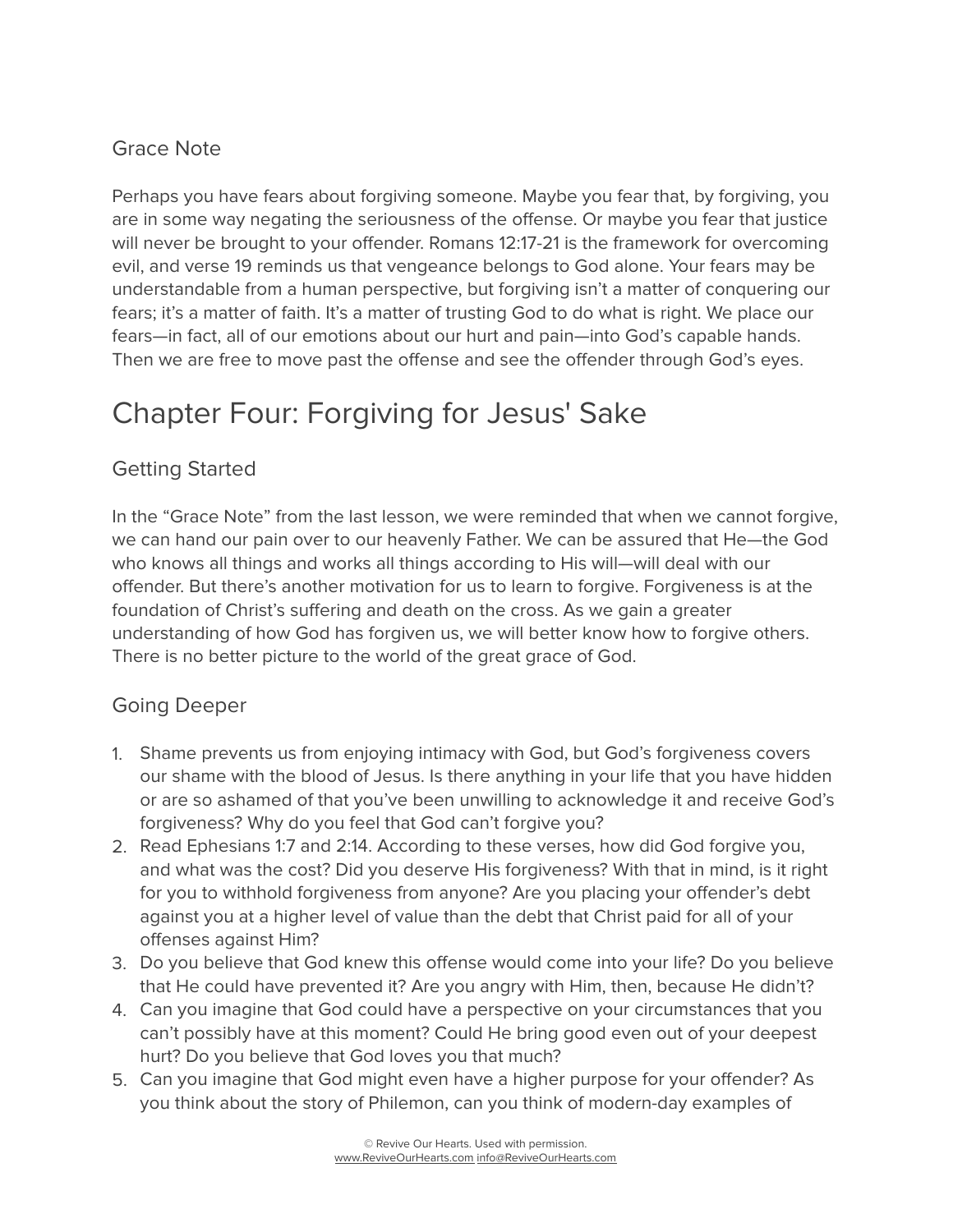people who were forgiven and restored through grace, and then went on to minister with great fruitfulness for Christ?

- 6. What is the difference between trying to "forgive yourself" versus receiving God's forgiveness? Why is forgiveness vertical and horizontal, but not internal?
- 7. H ow does a Christian deal with the regret, guilt, and shame of personal sin that causes others pain?
- 8. Explain the meaning of the phrase "Forgiveness in … Forgiveness out" with a personal example from your life.

#### On Your Own

Romans 8:28-29 are familiar verses, especially part of verse 28—"all things work together for good"—but read Romans 8:28 slowly, thoughtfully, and prayerfully this week. Reflect on each word and thought. Then, in place of the words "all things" insert the offense that you are still holding on to, or your most difficult area of struggle with ongoing hurts.

Read Romans 8:29 in the same way, and answer the following questions sincerely: Are the pain and offense that you have suffered worth enduring in order to be transformed into the image of Christ? Which would you rather have—an untouched life that bears no resemblance to the Savior, or painful circumstances that will change you and prepare you for eternity?

#### Grace Note

Our choices create our character, but they also can make a difference in others' lives. Your willingness to forgive may even make a difference in how you share the message of the Gospel with others. Everyone in your sphere of influence needs a demonstration of the grace of God and the power of Christ's resurrection. The world is watching! Your choice to forgive is a powerful witness to your family, your friends, and your neighbors.

# Chapter Five: The Art of Forgiveness

## Getting Started

How has this study been helpful to you? In what ways have you found it difficult or challenging? With this chapter, we take a slight turn in our journey of forgiveness. We've spent time explaining the "why" of forgiveness; now we will focus on the "how." How does the healing of forgiveness come? How do we find greater intimacy with God and freedom in our relationships?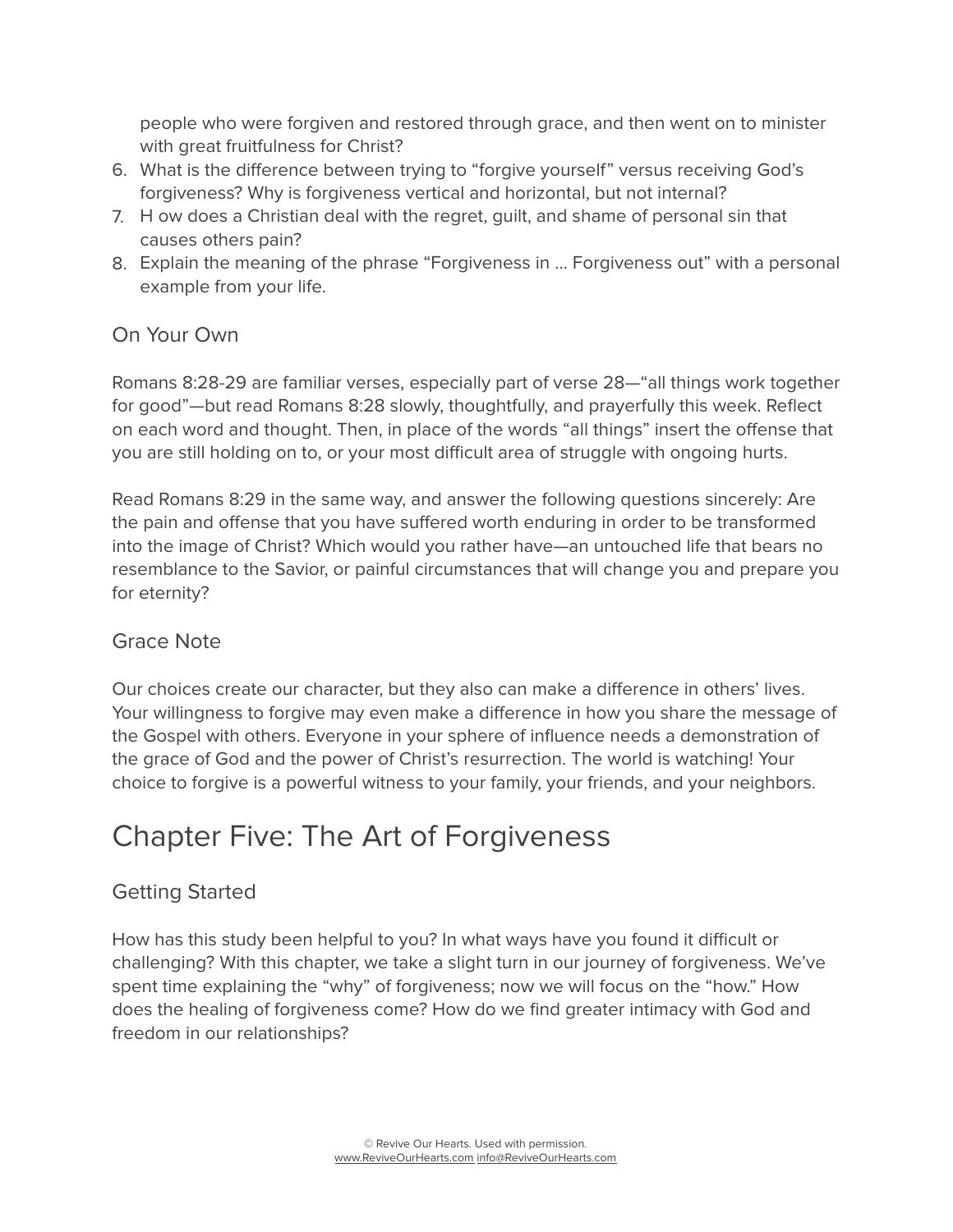#### Going Deeper

- 1. Did you go through the practical steps suggested in this chapter? If not, why not do that now? Spend some time thinking through each of your responses before the Lord. Be honest. Get real!
- 2. God gives you the choice of freedom, fullness, and fruitfulness in forgiveness … or bitterness, bondage, and barrenness without forgiveness. Picture these choices as two sides of a balance scale. What are the benefits of hanging on to your anger and bitterness? What are the benefits of forgiving your offender? That's the human perspective. Now, ask God for His perspective. What happens to the side of the scale that represents forgiveness?
- 3. God gave us our emotions, and He wants us to use them wisely. Emotions may affect our natural ability to be willing to forgive, but do our emotions have to change before we can forgive?
- 4. Why is forgetting the offense not a requirement of true forgiveness?
- 5. What if the offender is 99 percent wrong in the hurtful circumstance and you are only 1 percent wrong? How does God want you to respond?
- 6. Is there a difference between "releasing" an offender and "turning over" an offender to God?

#### Prayer Support

Have you been able to walk through the steps to forgiveness described in this chapter? Perhaps you need some extra support. Do you have some spiritually mature friends or members of your church family whom you could enlist to pray for you as you allow the Lord to lead you through this process? Ask the Lord to bring some names to your mind. Then, as a step of faith, ask for prayer support. Ask your prayer warriors to pray for the grace of God to cover you as you deal with some serious decisions.

#### Grace Note

It's easy to forget, in the midst of our pain, that God controls the universe, and He has not forgotten us for one moment. Our lives are not spinning out of control—God is always in control! What truths have you learned about God's sovereignty and sufficiency that are related to your hurt?

As we learned in Romans 8:28, nothing takes God by surprise. He is weaving the circumstances of our lives to shape us into the image of Christ. We've also learned that forgiveness is supernatural—the work of God in and through us. We can do all things through Christ, who strengthens us (Philippians 4:13). And that means we can forgive!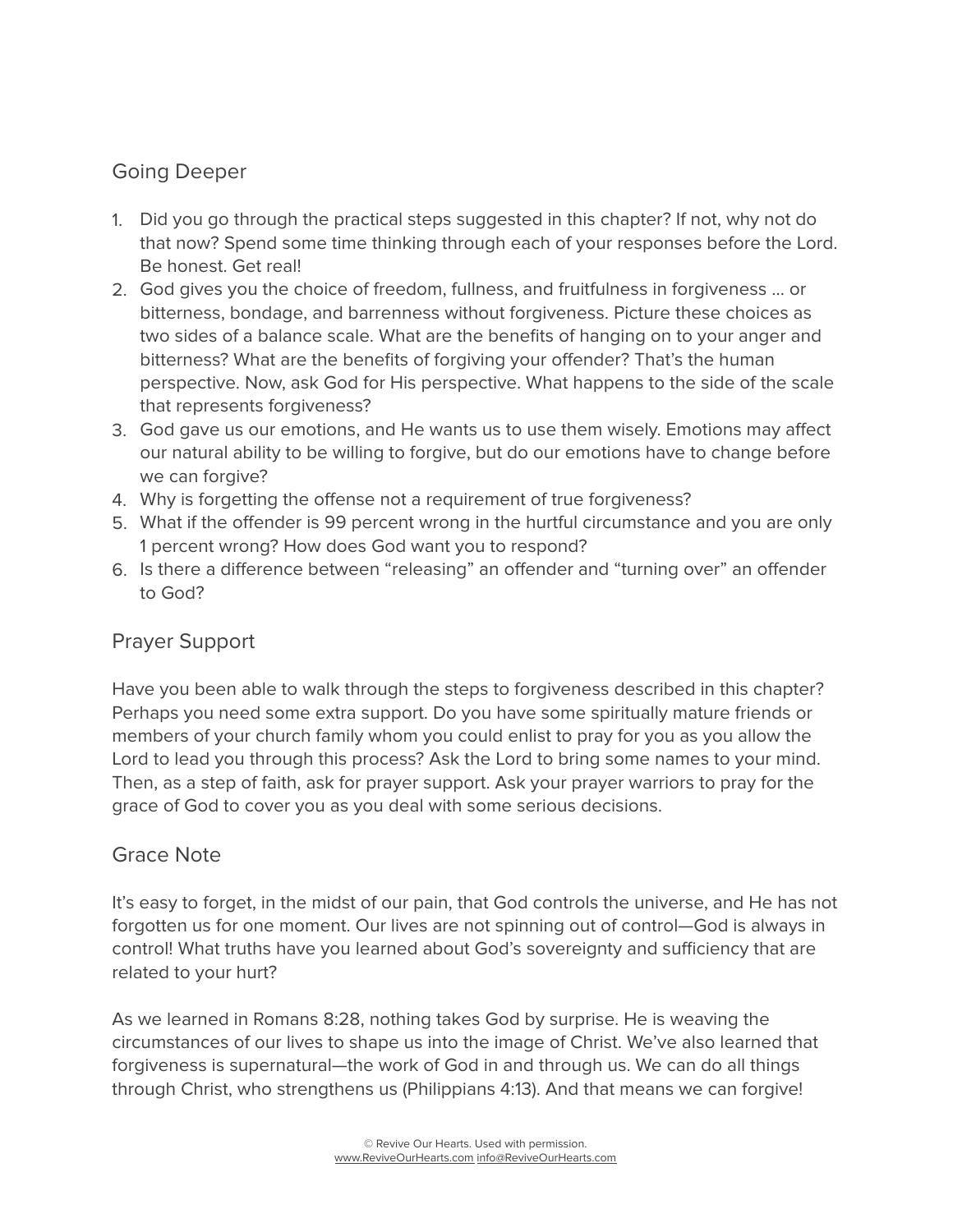# Chapter Six: Angry at God

#### Getting Started

Ultimately, all bitterness is directed toward God. Do you agree? If so, why do you believe this is the case?

- 1. What is your current perception of God's plan for your life? Do you agree with Romans 12:2 that God's will—His purpose for your life—is "good, acceptable, and perfect"?
- 2. Have you discovered that at the core of your hurt there is some form of anger toward God? Express your thoughts about this honestly. Can you release your expectations into His hands? Ask God to help you see His heart of compassion in the midst of your pain.
- 3. Have you struggled with hard thoughts toward God? Perhaps you have thought something like this: "If God is all-powerful, why didn't He stop my offender and spare me from all of this pain?" Do you think that God has ignored your pain and suffering? Read Isaiah 63:9. Even at times when God doesn't deliver us, He is still moved by our affliction.
- 4. Read about at least one of the following Bible characters and list any circumstances in his or her life that included unjust suffering or the pain of hurtful relationships: Hagar (Genesis 16), Joseph (Genesis 37:20-36; 39:7-20; 40:23), the woman at the well (John 4:5-29), or Paul (Acts 14:8-19; Acts 16; 1 Corinthians 4:9; 2 Corinthians 11:23-12:7; Philippians 1:12; 2 Timothy 3:11).
- 5. Answer the following questions about the Bible character you chose:
- 6. Did he or she deserve the affliction?
- 7. Did he or she blame God or feel abandoned by Him?
- 8. Did God abandon this person? How do you know?
- 9. Was any purpose served in the suffering?
- 10. Did he or she change in any way through the process of suffering?
- 11. Was God somehow glorified, or was His power evidenced through the circumstances?
- 12. What is your personal story of unjust suffering or pain from hurtful relationships? Answer the same questions (from question 5) concerning your own circumstances.
- 13. The clearest biblical picture of suffering is the story of Job. From the human perspective, Job had a right to be angry with his circumstances. But there was more at stake. God allowed us to see that there was a battle going on. Satan wanted to shake the foundations of Job's life. Have you ever directed bitterness or anger toward God? (Ultimately, all bitterness is directed toward God.) Can you see, through Job's story, that there may be more at stake than your circumstances?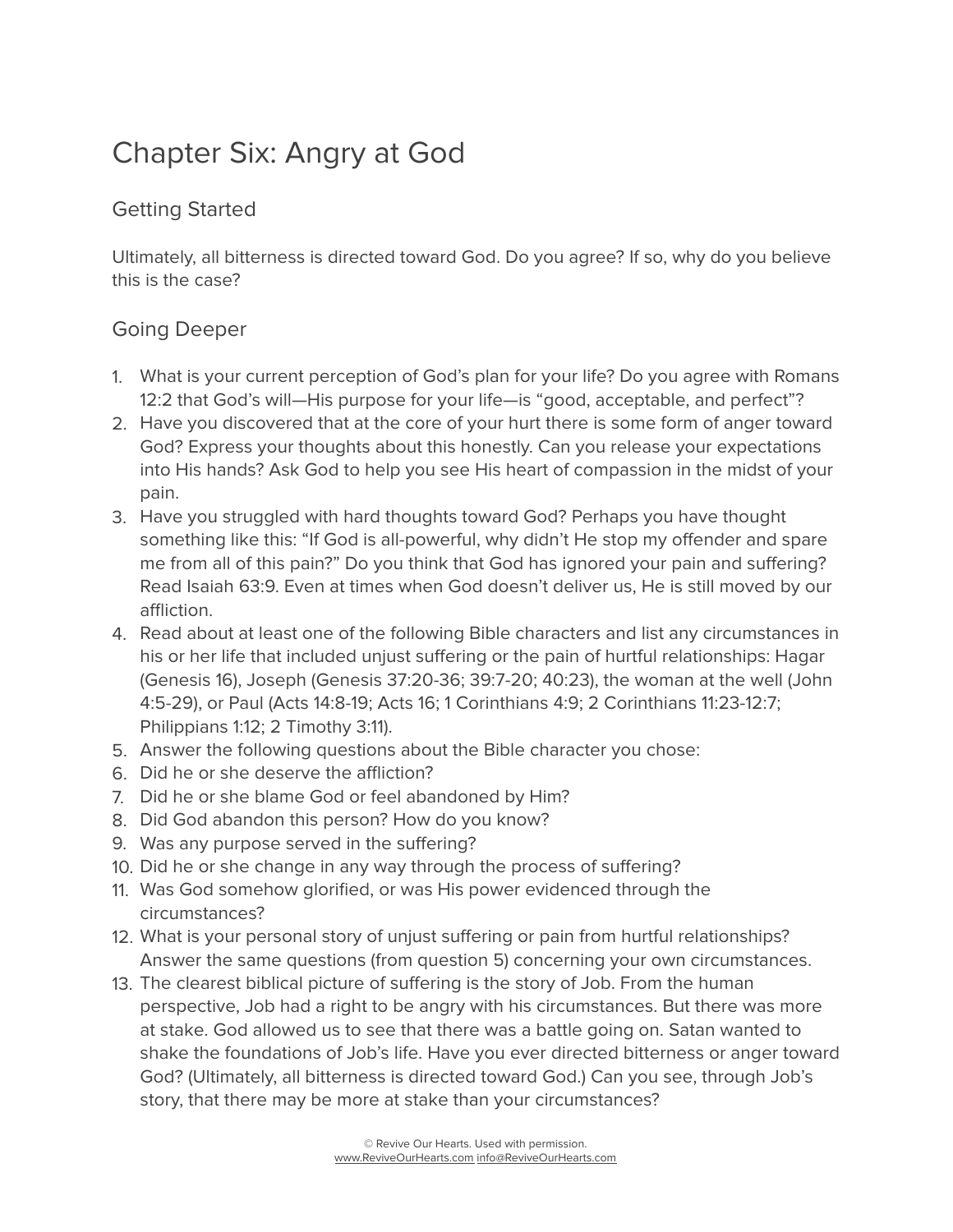#### Grace Note

We are so quick to become angry with people or situations that cause us pain. The Word of God exposes the struggles of many men and women of God so that we can see God's overarching, loving purposes. Some things we will never understand until we get to heaven. It is important to seek God's perspective in our circumstances, and to trust His sovereignty as Lord of all when there are no quick answers. When you struggle most with the "why" of your pain, don't give in to Satan's strategy to make you doubt the love, faithfulness, compassion, and ever-present wisdom of God.

#### Prayer of Thanks

If you struggle with hard thoughts against God, choose to offer thanks for His wisdom and love. As someone has said, "When you cannot see his hand, trust His heart." Your prayers will become a "sacrifice of praise," and you will find a place of rest, knowing that God is in control.

## Chapter Seven: What True Forgiveness Is—And Isn't

#### Getting Started

Four common myths masquerade as biblical truth concerning forgiveness. Have you been fooled by any of these myths? Remember: what we think and believe affects our actions, so be sure that your thoughts about forgiveness align with the truth of Scripture.

#### Opening Prayer

Ask God to help you consider your thoughts and beliefs about forgiveness. Ask Him to help you release any myths you have believed, and to embrace instead the clear teachings of Scripture.

#### Going Deeper

1. Is it possible to totally forgive someone and still have thoughts and emotions that contradict the decision to forgive? If negative feelings continue, does that mean that the forgiveness was insincere? What should you do when struggling with emotions that contradict your choice to forgive?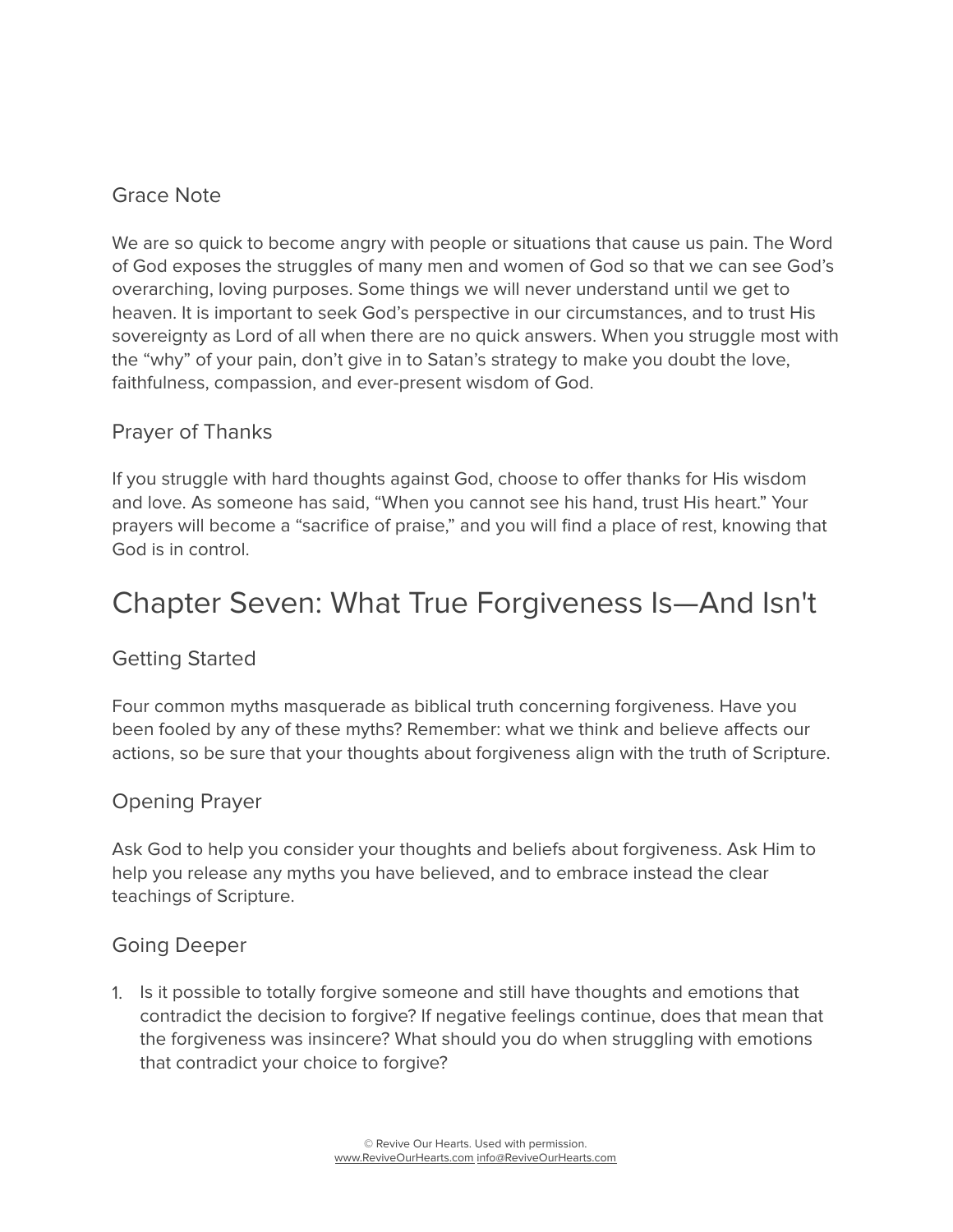- 2. Explain the difference between God's forgiving our sins and forgetting them. How is it possible for you to forgive if you keep remembering the offense?
- 3. How does God desire for us to use the memory of our pain and hurt? (See 2 Corinthians 1:3-5). Share specifically how God may want to use your affliction in the lives of others.
- 4. Is forgiveness a process? Do we have to wait for complete healing? Why or why not?
- 5. What were three habits that Paul exercised throughout his life in order to continue offering forgiveness while living a life of continual persecution?
- 6. What are some examples of forbearance or "letting it go" in your home? At church? At work? In your neighborhood?
- 7. On a scale of one to ten, with ten being totally patient and kind, how would you rate your forbearance quotient?
- 8. Would those who know you best consider you a person of forbearance? How would they rate you on the forbearance scale? Would your children, friends, grandchildren, or others see in you an example of one who forgives as Christ forgave? If you have children, do you want them to grow up to respond to offenses as you do?

#### For Next Time

If you think you can't forgive, remember that it is a habit you can learn, as God gives you His wisdom and grace. You can practice forbearance. Think of two specific, practical ways that you can show forbearance in your home this week. How can you show forbearance in situations you face at work or church? What part does the humility or pride of your heart play in your ability to show patience and kindness to others?

#### Grace Note

Remembering those times we've been forgiven will make us more thankful, and it will also make us more compassionate. Meditate on the quotation from John Piper at the beginning of this chapter. An understanding of Jesus' sacrifice for you—enabling you to forgive—will help you to respond to hurtful people and circumstances in His grace.

# Chapter Eight: Returning a Blessing

### Getting Started

What if you have pushed the "delete" key and truly forgiven your offender, but you still feel stuck emotionally? Perhaps you feel paralyzed to move forward in your walk with God. God wants to bring greater joy and peace into your life as you move beyond the choice to forgive to an even higher level of freedom. Your changed emotions may begin with a simple act of kindness. And who knows? God may use you to change your offender's heart.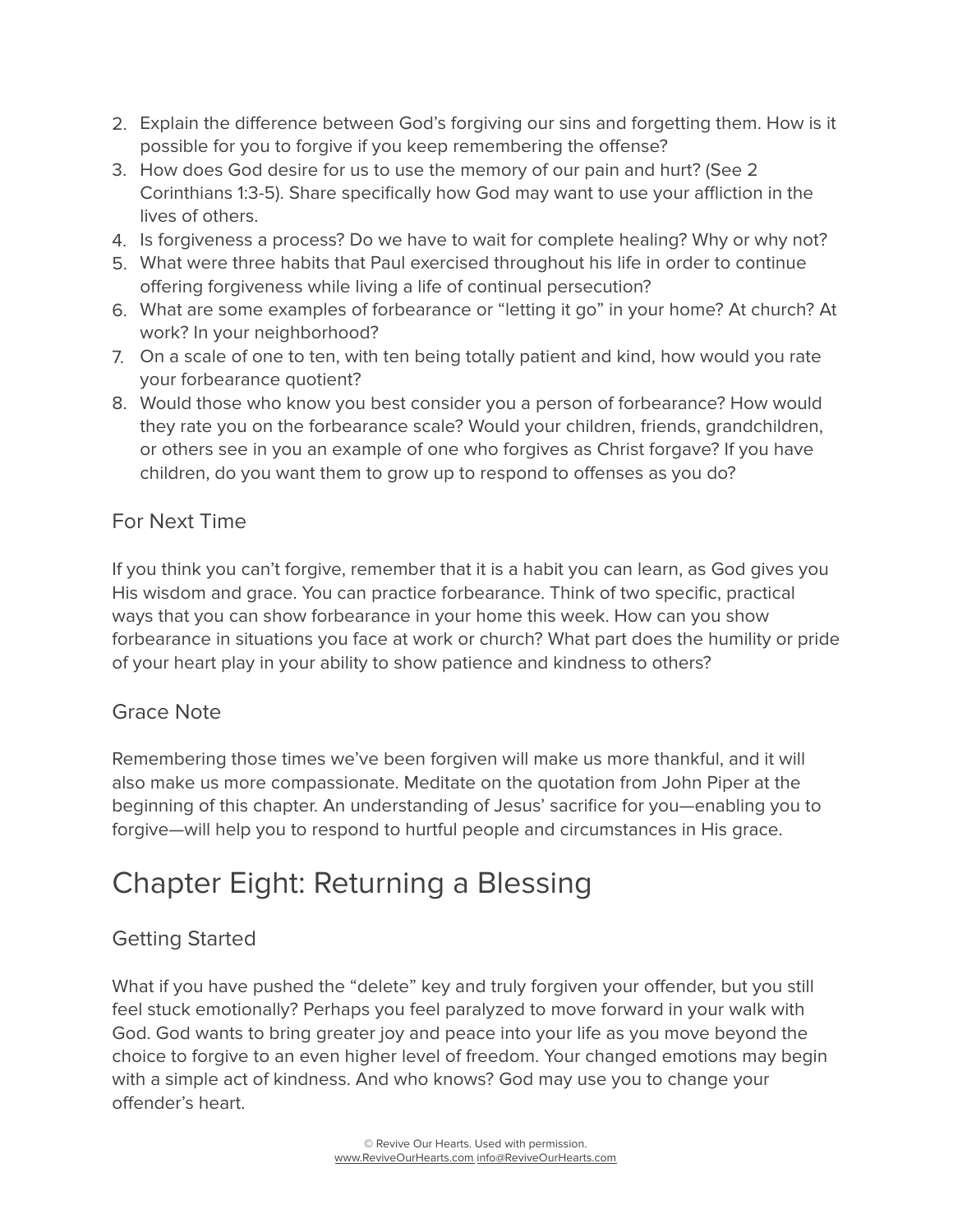## Going Deeper

- 1. Slowly read through Romans 12 and list every command in this passage. Are there any commands that you try to dismiss as impossible to follow because of the painfulness of your own circumstances? Do you believe that your heavenly Father sees and knows the depth of your sorrow? Do you believe that He cares?
- 2. If it is difficult for you to obey some of the commands in Romans 12, write out a prayer to God explaining why.
- 3. Usually, when we are wronged, our offender is speaking or acting out of a deep personal need that we may not be able to see or comprehend. What need or needs do you think your offender may have? Although it may be difficult—and at first you may feel hypocritical—can you choose to lift up a prayer right now for the needs of your offender? If you have no idea what his or her needs might be, then simply pray and ask the Holy Spirit to intercede for you in bringing your offender's needs before the Father.
- 4. Our prayers and acts of kindness are practical ways we can return a blessing to those who have offended us. Are you willing to be a channel of God's grace to those who have hurt you? How is it possible to bless those who persecute you? How can choosing to bless those who have offended you encourage others in your life to do the same?
- 5. How can the hurtful pressures of life "enlarge" us?
- 6. Describe a recent occasion when your natural desire was to harbor a grudge, but instead you chose to forgive in surrender to the will and Word of God.

### On Your Own

God specializes in turning bad situations into trophies of His mercy and grace. Sometimes He even redirects our lives and gives us a new purpose or ministry based on what He shows us about Himself as we respond in trust and obedience. How has God redeemed a painful circumstance in your life for His glory? How might He want to use you to show His wisdom, power, and presence to others?

#### Grace Note

As you do this assignment and the Holy Spirit shows you ways to bless your offender, you may still struggle with being a "channel of blessing." Remember that the Lord does not make His commands and suggestions without reason. The benevolent act that God wants you to do for your offender may be the final nail in the coffin of your own pain. He wants to change your situation for His glory, but He also wants to heal your heart. You have the opportunity—through submission, obedience, and faith—to help "rewrite" the wrong. You can overcome evil with good. If pride stands in the way, pray that God will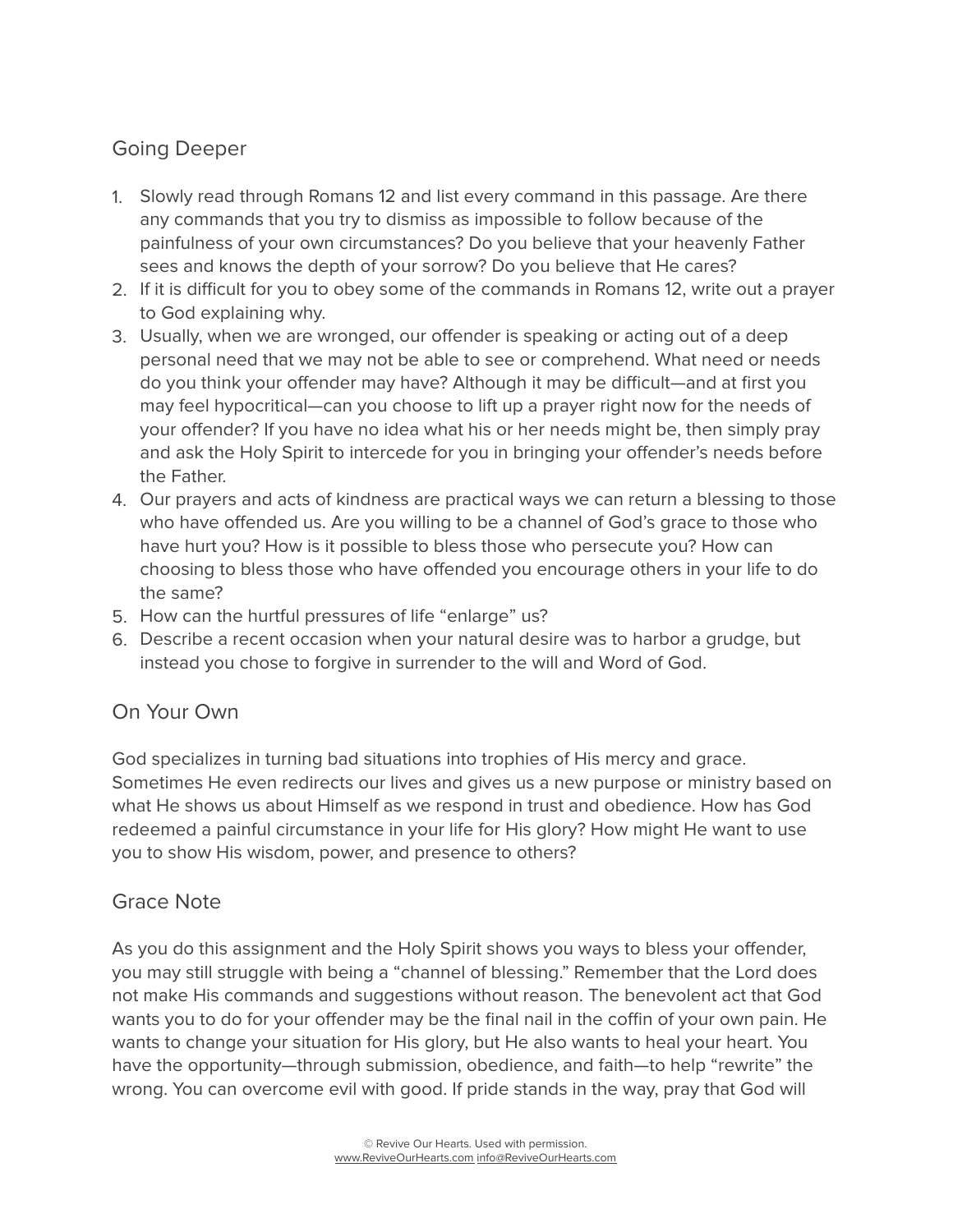give you a broken, tender heart. Your heavenly Father wants you to experience fully the freedom of forgiveness.

## Chapter Nine: The Power of Forgiveness

### Getting Started

The quotation from Elisabeth Elliot at the beginning of this chapter ends with these words: "Who can stand up to the force of forgiveness?" There truly is power in forgiveness, but only when we make the choice to apply it. Have you experienced that power?

#### Giving Thanks

What is one blessing of forgiveness that you have experienced since you started this study? Be sure to thank God for His work in your heart. Thank Him in prayer, or write a love letter expressing your gratitude. Read the letter out loud to Him, and then spend some time in worship and adoration of our forgiving Savior.

If you have seen a change in your offender, thank God for that as well. If not, continue to pray that God would meet his or her deepest needs.

#### Final Questions

- 1. Have you settled the issue of why you live? Is your life's goal to bring honor and glory to God?
- 2. Is there anything you haven't dealt with—anything you have not forgiven—that would hinder that?
- 3. Do your responses to difficult people and circumstances reflect the mercy, grace, and love of God?
- 4. Are you totally, eternally forgiven and free?
- 5. Grace Note
- 6. Forgiveness is not a one-time crisis experience, but rather, a way of life. Reflect on what a lifestyle of forgiveness might look like, and then ask, "What are the greatest obstacles or hindrances to that kind of lifestyle … in my life?" Don't wait until the next offense to determine how you will respond. Meditate on the key truths about forgiveness that changed your attitudes and actions during this study, and determine that you will continue to forgive. How much better, when you are in the middle of a hurtful circumstance, to know exactly how you will respond—as Jesus did, with compassion, patience, and forgiveness.